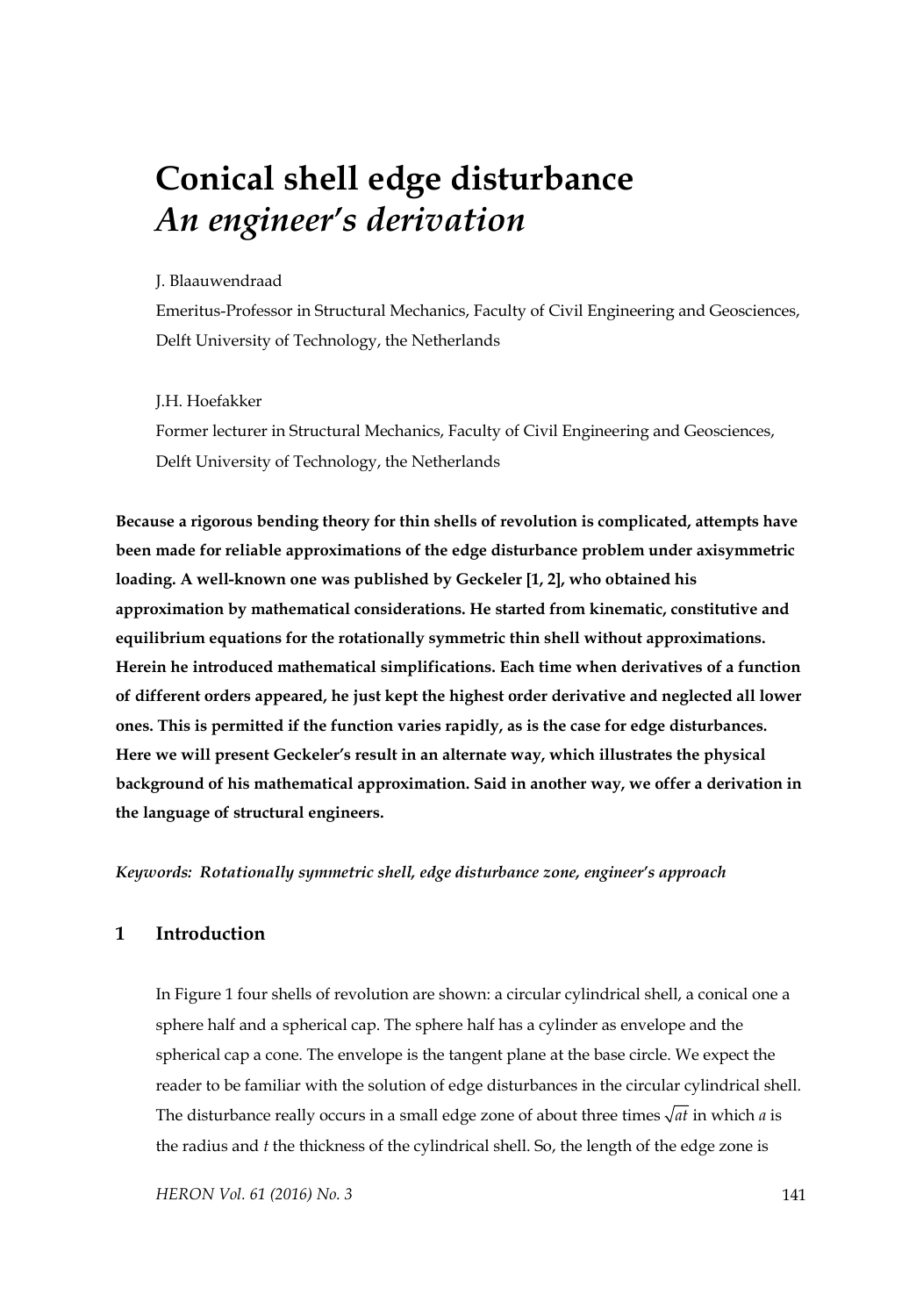always small compared to the length or height of thin shells. As is well known, this means that we can use the solution of the cylinder in Figure 1 also for the sphere half; after all, at the edge, the cylinder is the tangent plane of the sphere half, and the difference between the small edge zone of sphere and cylinder is negligible. For the cone we will have another solution than for the cylinder, but again we can expect a disturbance that is limited to a similar edge zone. Having solved the cone problem, one can also use this solution for the spherical cap. Therefore, we will focus in this article on the cone problem. We will limit ourselves to the derivation of the edge disturbance theory. For applications to particular cases of distributed shell loads is referred to standard text books like author's *Structural Shell Analysis* [3]. Hereafter we will discuss the accuracy of the approximation for cones and spherical caps.



*Figure 1. Four different shells of revolution* 

## **2 Recall for circular cylinder**

Though the solution to the edge disturbance problem of circular cylindrical shells is wellknown, we will recall it because we will use the same procedure of derivation for the cone problem. We first present the solution for the shell as depicted in Figure 2. The length of the shell in x-direction is supposed to be large compared with the length of the edge disturbance zone. We choose the origin of the *x*-axis at the edge of the shell. In the same figure we show the sign convention for the bending moments  $m_{xx}$  and  $m_{\theta\theta}$ , transverse shear force  $v_x$  and circumferential membrane force for  $n_{\theta\theta}$ . We focus on circular cylindrical shells with an edge for  $x = 0$  under axisymmetric loading. We put  $p_x$  to zero, so consider only a normal load  $p_z$ . The final result is a superposition of the membrane solution and bending solution. The membrane solution accounts for the distributed load  $p<sub>z</sub>$  on the shell, and the bending solution accounts for edge loads at the base of the shell in order to satisfy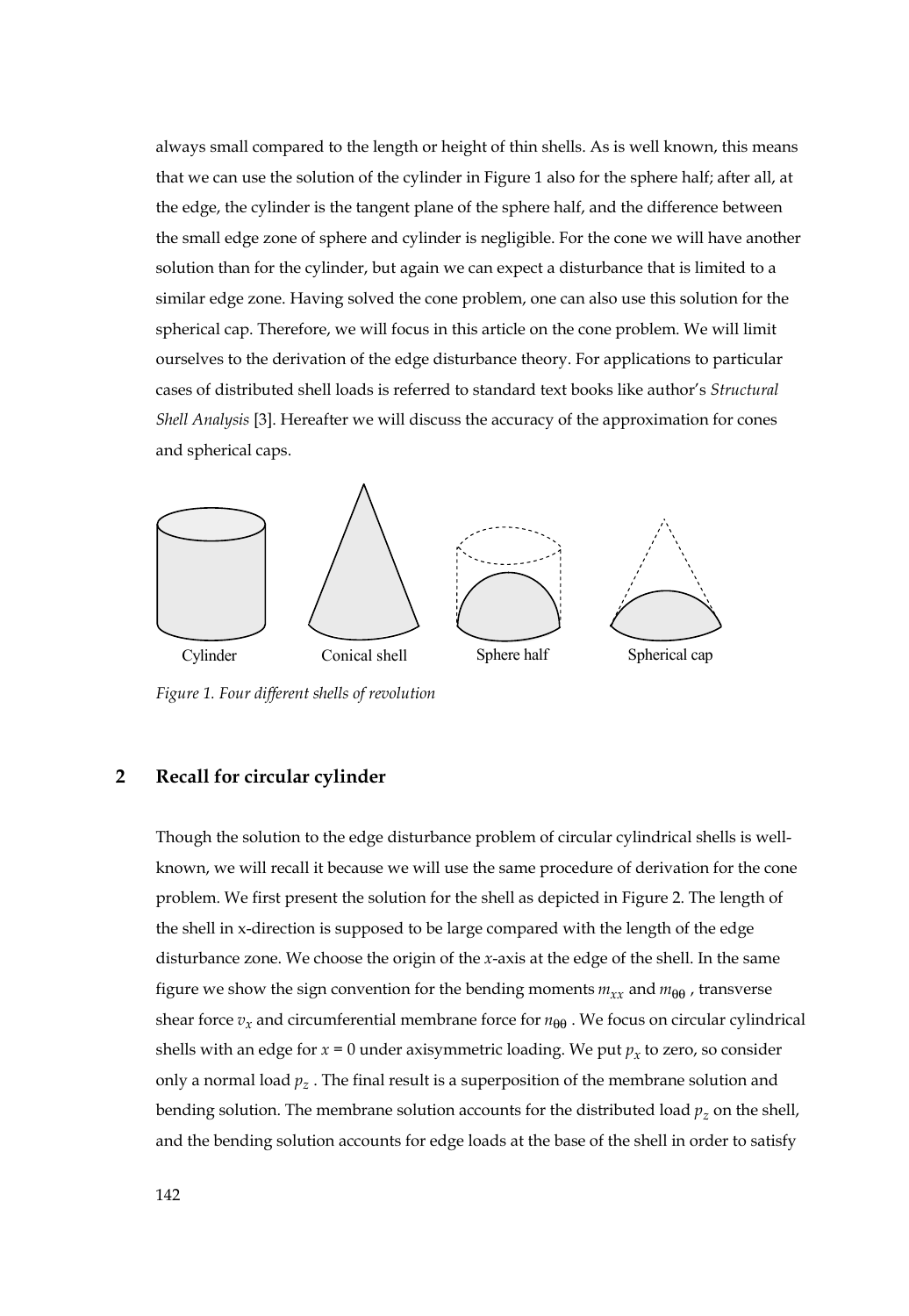the boundary constraints. Because of symmetry considerations, no circumferential displacement does occur and no shear membrane strain, shear membrane force and twisting moment need be considered. The normal membrane force  $n_{xx}$  can be neglected as it is related to the membrane state. The change of curvature κ<sub>xx</sub> will not be zero, which has to vary with respect to the ordinate *x* in order to overcome any discrepancies between the boundary conditions at the base and the membrane displacements of the shell. Accordingly, the circumferential normal membrane force  $n_{\theta\theta}$  and bending moment  $m_{\theta\theta}$  are also activated; they are constant in circumferential direction because of the axisymmetric conditions. We apply Donnell's theory for thin shallow shells [4], which implies that the circumferential bending moment  $m_{\theta\theta}$  can only develop due to the effect of Poisson's ratio. The circumferential curvature is zero, therefore  $m_{\theta\theta} = v m_{xx}$ , where v is Poisson's ratio.



*Figure 2. Circular cylindrical shell; Stress resultants; Sign convention* 

#### *2.1 Derivation of differential equation*

Accounting for all these expectations, we model a circular cylindrical shell in axisymmetric bending as a barrel consisting of vertical staves and horizontal ring belts, see Figure 3. The staves are straight and have unit width, and classical Euler-Bernoulli beam theory applies, except that the modulus of elasticity *E* is replaced by  $E/(1 - v^2)$  in order to account for lateral contraction. The normal displacement  $u_z$ , the circumferential membrane force  $n_{\theta\theta}$ , bending moments  $m_{xx}$  and  $m_{\theta\theta}$ , and transverse shear force  $v_x$  are functions of the coordinate *x* only.

If the staves tend to displace outward, the rings will be strained. A uniformly distributed interaction force  $q_z$  acts outward on each ring and inward on the staves. The differential equation for the stave is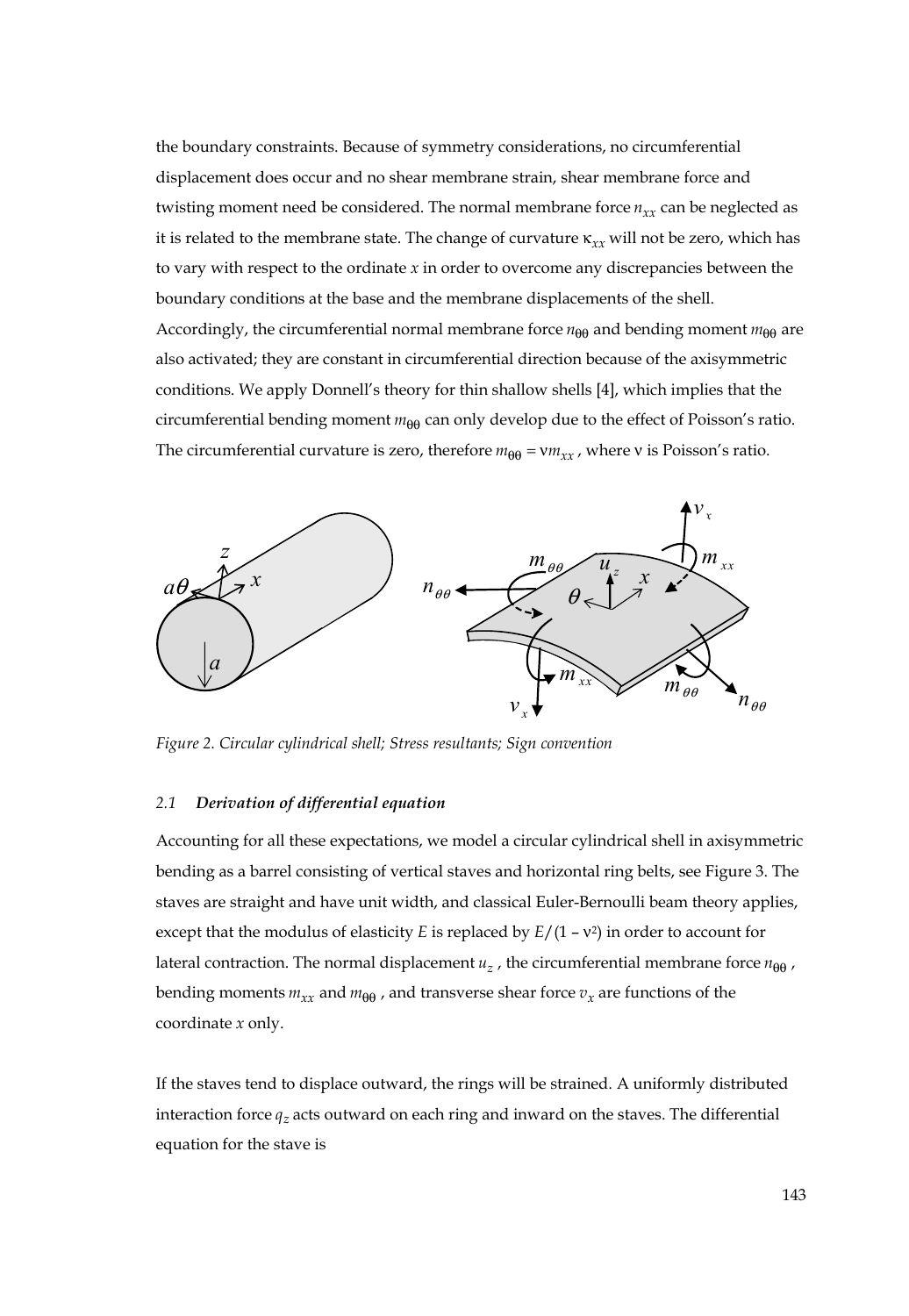$$
D\frac{d^4u_z}{dx^4} = p_z \tag{1}
$$

where *D* is the *flexural rigidity*

$$
D = \frac{Et^3}{12(1 - v^2)}
$$
 (2)

We now consider the rings of unit width. The force  $q_z$  is proportional to the radial displacement  $u_z$ . Due to the displacement the ring radius will increase. Load  $q_z$  acts on the rings in positive *z*-direction and on the staves in negative direction. Beam equation (1) changes into

$$
D\frac{d^4u_z}{dx^4} = p_z - q_z \tag{3}
$$

For the relation between  $q_z$  and the radial displacement  $u_z$ , it holds

$$
q_z = \frac{Et}{a^2} u_z \tag{4}
$$

We substitute Eq. (4) in Eq. (3) and obtain the differential equation that governs the edge disturbance.

$$
D\frac{d^4u_z}{dx^4} + \frac{Et}{a^2}u_z = p_z
$$
\n(5)

As known, the differential equation is fully similar to the equation for a beam on an elastic foundation. The term  $Et/a^2$  is the spring stiffness.



*Figure 3. Rings and staves in a circular cylindrical shell*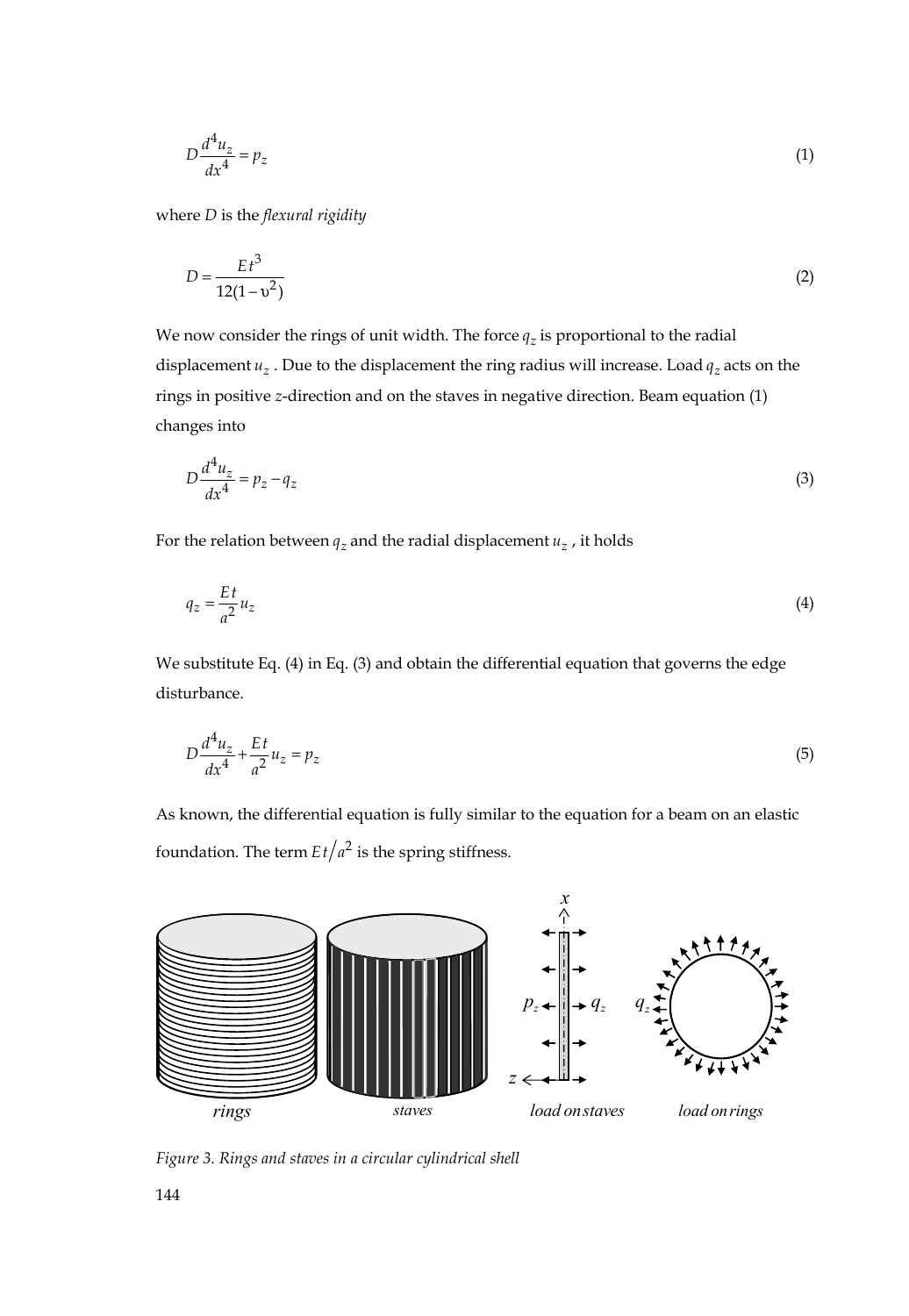From here we put  $p_z = 0$  and introduce the positive parameter  $\beta$  defined by:

$$
\beta^4 = \frac{Et}{4Da^2} = \frac{3(1 - v^2)}{(at)^2} \,. \tag{6}
$$

The homogeneous equation becomes

$$
\frac{d^4u_z}{dx^4} + 4\beta^4 u_z = 0\tag{7}
$$

The solution for an edge disturbance is:

$$
u_z(x) = Ce^{-\beta x} \sin(\beta x + \psi)
$$
 (8)

in which *C* and ψ are constants of dimensions displacement and angle respectively. The solution is an oscillating function of *x* that decreases exponentially with increasing *x*. The function has pleasant characteristics for derivation. Each following derivative means subtraction of  $\pi/4$  in the sine argument and multiplication of the function by  $\sqrt{2}$ . Accounting for the sign conventions in Figure 2 and elementary parts in Figure 4 we arrive at the following bending moments and transverse shear force in the staves and circumferential membrane forces in the rings:

$$
m_{xx} = -D(2\beta^2 C e^{-\beta x} \sin(\beta x + \psi - \frac{\pi}{2}))
$$
  
\n
$$
m_{\theta\theta} = v m_{xx}
$$
  
\n
$$
v_x = -D(-2\sqrt{2}\beta^3 C e^{-\beta x} \sin(\beta x + \psi - \frac{3\pi}{4}))
$$
  
\n
$$
n_{\theta\theta} = \frac{Et}{a} C e^{-\beta x} \sin(\beta x + \psi)
$$
\n(9)



*Figure 4. Elementary boundary part at x = 0 (left) and elementary shell wall part (right)*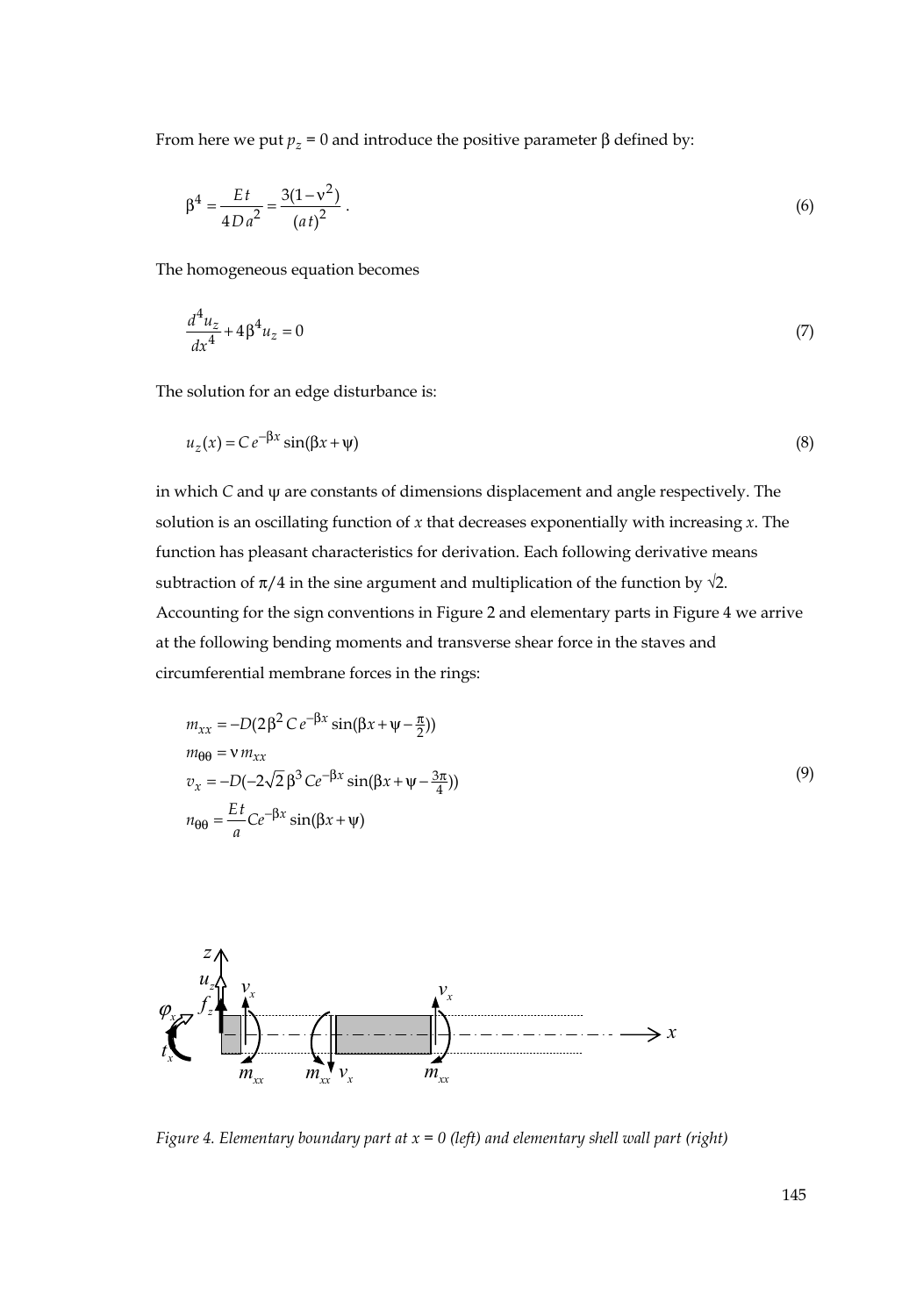The displacement and rotation at the shell end  $x = 0$  are

$$
u_z = C \sin \psi
$$
  
\n
$$
\varphi_x = \sqrt{2} \beta C \sin(\psi - \frac{\pi}{4})
$$
\n(10)

where  $\varphi_x$  is a positive rotation with respect to the  $a\theta$ -axis in Figure 2.

## *2.2 Edge force and torque*

Consider the two semi-infinitely long shells in Figure 5 which are loaded at the free end *x* = 0 per unit length by an edge force  $f_z$  and edge torque  $t_x$  respectively. When loaded by  $f_z$  the rotation  $\varphi$  can develop freely and when loaded by the torque  $t<sub>x</sub>$  the displacement  $u<sub>z</sub>$  can occur freely. The constants  $C_f$  and  $\psi_f$  for load  $f_z$  and  $C_t$  and  $\psi_t$  for load  $t_x$  become respectively

Force 
$$
f_z
$$
:  $\Psi_f = \frac{\pi}{2}$ ;  $C_f = \frac{f_z}{2D}$ 

\nTorque  $t_x$ :  $\Psi_t = \frac{3\pi}{4}$ ;  $C_t = \frac{t_x}{\sqrt{2D\beta^4}}$ 

\n(11)

With aid of these constants we derive from Eq. (10) the *flexibility* matrix equation for the general case that the edge force and edge torque occur both.



*Figure* 5. Edge force  $f_z$  *and torque*  $t_x$ , *displacement*  $u_z$  *and rotation*  $\varphi_x$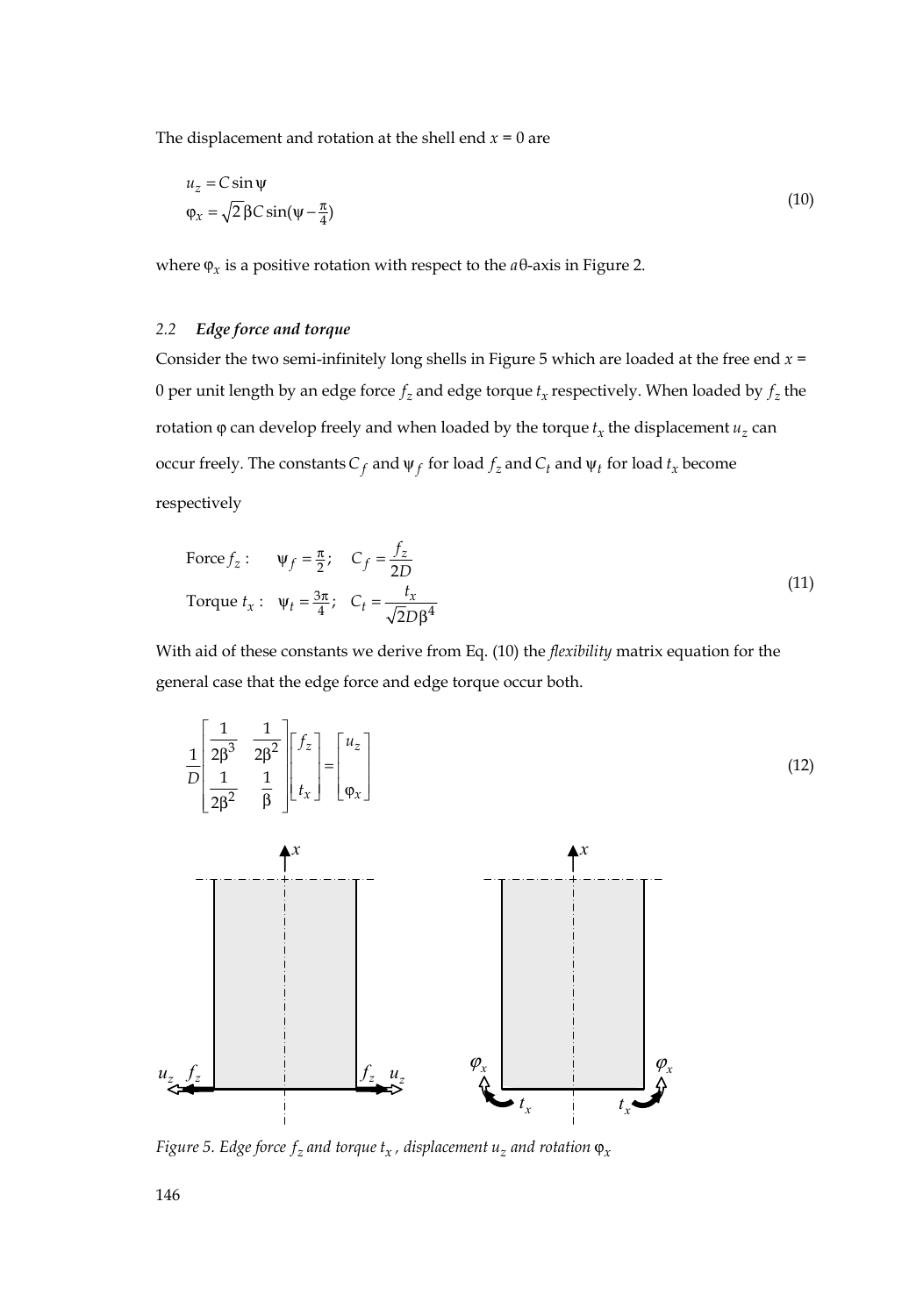Eq. (12) facilitates satisfying the boundary equations at the edge for each loading case in which both a membrane state and edge disturbance occur. After the size of the edge loads  $f<sub>z</sub>$  and  $t<sub>y</sub>$  have been determined, the moments and forces in the edge zone can be derived from Eq. (9), accounting for Eq. (11)

# **3 Extension to cones**

Consider the cone of Figure 6 with base circle of radius *a*. We will use the concept of staves and rings again. There are a number of differences with the application to circular cylinders:

- 1. The staves are not prismatic but tapered.
- 2. The radius of the rings is not constant.
- 3. In cylinders the membrane force  $n_{rr}$  in axial direction is zero, but not in cones.
- 4. For cylinders the displacement  $u<sub>z</sub>$  is in ring radius direction, but not for cones.



*Figure 6. Cone with chosen x-axis, staves and rings* 

The simplifying assumptions will regard the items 1 on taper and 2 on ring radius change. The disturbance remains limited to a narrow zone near the edge, therefore the effect of tapering will be very small. We neglect the taper and consider the staves to be prismatic. For the same reason we neglect the change of ring radius. All rings in the disturbed edge zone are supposed to have the radius *a* of the base circle.

Item 3, the existence of nonzero membrane forces in *x*-direction, implies strains ε*xx* and therefore nonzero displacements in *x*-direction. However, these displacements are of the membrane type and an order of magnitude smaller than the displacements  $u<sub>z</sub>$  due to bending in the disturbance zone. Therefore, we can neglect displacements in *x*-direction. To cope with item 4, we introduce in Figure 7 the angle φ to define the inclination of the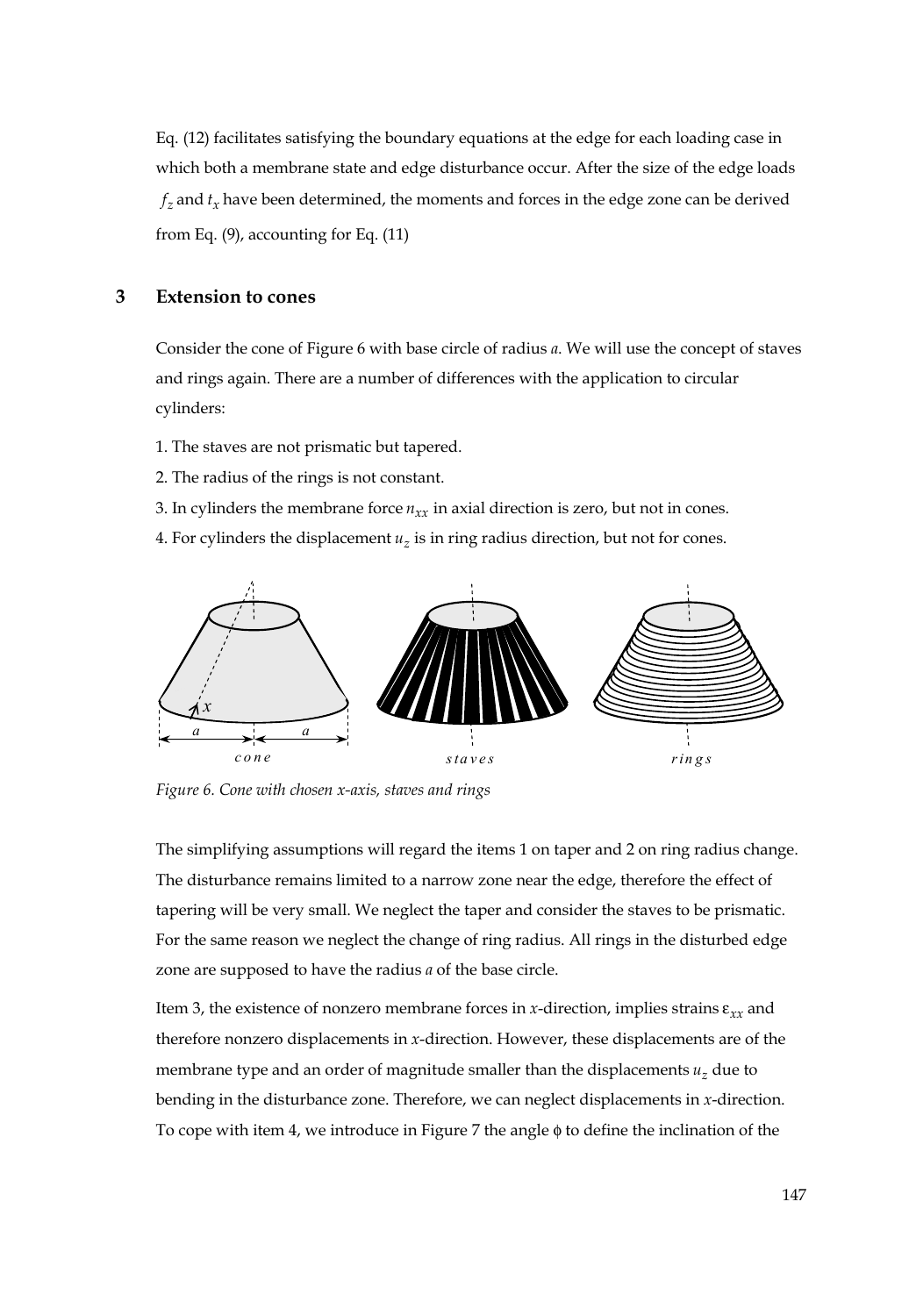cone wall. We choose an *x*-ordinate along the straight meridian, starting at the cone base. The *z*-axis is outward normal to the cone wall and so is the displacement  $u<sub>z</sub>$ . Again we introduce the interaction force between staves and rings. Here above, we called this force  $q_z$  because it was directed in the normal direction *z*; now it does not, because it is in the direction of the ring radius *r* in the horizontal plan. Therefore we name the interaction force now  $q_r$ .



*Figure 7. Definition of ring quantities*  $u_r$  *and*  $q_r$  *in a cone* 

#### *3.1 Derivation of differential equation*

Consider in Figure 7a point P at the shell wall. The point is supposed to be in the edge disturbance zone. The shell part above the edge zone does not replace. The displacement of this point consists of a normal displacement *uz* only. Then, the new position is P' and the increase  $u_r$  of the radius  $r$  due to the normal displacement is

$$
u_r = u_z \sin \phi \tag{13}
$$

The force  $q_r$  to produce this displacement is, equivalent to Eq. (4),

$$
q_r = \frac{Et}{r^2} u_r \tag{14}
$$

This force acts on the stave under an angle φ. We must decompose it in two components, a component  $q_z$  normal to the stave in negative *z*-direction and a component in the *x*direction. The latter is related to the membrane state causing deformations to be neglected, and the first provides the elastic support of the stave. It holds that

$$
q_z = q_r \sin \phi \tag{15}
$$

We substitute Eq. (14) in Eq. (15), accounting for Eq. (13) and noticing  $r_x \approx a$ ,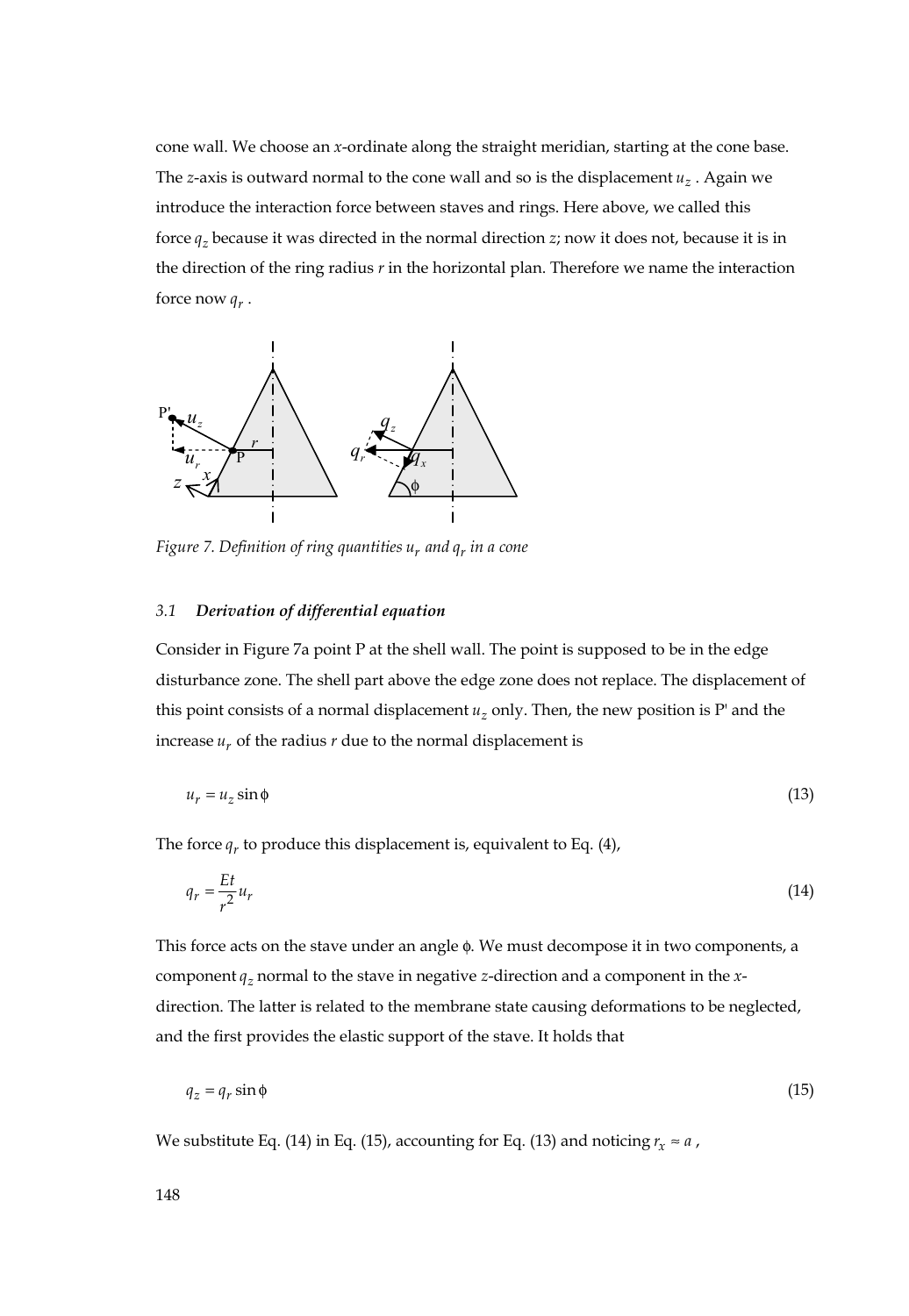$$
q_z = k_z u_z; \quad k_z = \frac{Et}{a^2} \sin^2 \phi \tag{16}
$$

The behaviour of the stave remains unchanged compared to the circular cylinder. We conclude that the parallelism with the 'beam on elastic foundation' remains valid; the only difference with the circular cylinder is the calculation of the spring constant  $k_z$ . Now the additional factor sin<sup>2</sup>  $\phi$  comes in, which is unity for  $\phi = \pi/2$ , the value for a circular cylinder. The 'elastic foundation' of cones is less stiff than of circular cylinders. In fact, the message of Eq. (16) is that we must replace radius  $a$  by the principal radius  $r_2$  as shown in Figure 8. From the left part of the figure we obtain  $a = r<sub>2</sub> \sin \phi$ , which changes Eq. (16) into

$$
q_z = k_z u_z; \quad k_z = \frac{Et}{r_2^2}
$$
 (17)

If we replace β of Eq. (6) by

$$
\beta^4 = \frac{3(1 - v^2)}{(r_2 t)^2} \tag{18}
$$



*Figure 8. Definition of angle* φ *and radius* <sup>2</sup>*r (left), touching cylinder (right)* 

We can still use equations (8) up to (10) which we derived for circular cylinders. Said in other words, we can replace the cone with base radius a by *a* circular cylinder with larger base radius <sup>2</sup>*r* to obtain the correct differential equation for the edge zone. We show this in the right part of Figure 8. The replacing cylinder touches the cone such that the walls of the cylinder and cone coincide. As said before, we arrive at the same result which Geckeler derived by mathematical considerations.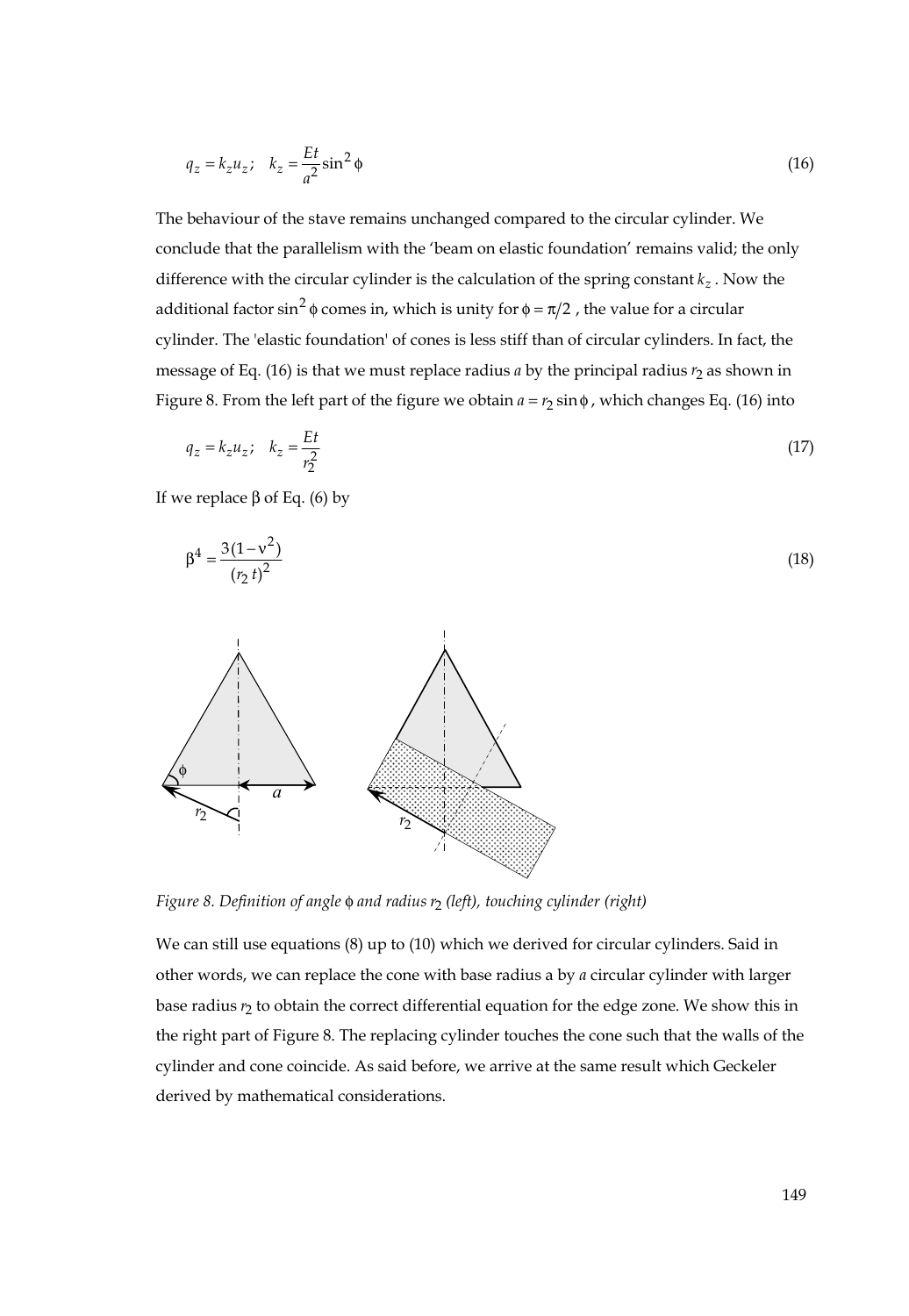#### *3.2 Edge force and torque*

The last step is to see how Eq. (12) for edge loads in a cylindrical shell changes for edge loads in a cone as shown in Figure 9, for which we refer to Figure 10. Decomposition of the force  $f_r$  yields components  $f_r$  and  $f_z$ . The component  $f_r$  yields membrane forces in *x*direction, which have vanished at the upper boundary of the edge zone. The component  $f_z$  has the size

$$
f_z = f_r \sin \phi \tag{19}
$$

Similarly the radial displacement  $u_r$  is related to the normal displacement  $u_z$  as earlier seen in Eq. (13)

$$
u_r = u_z \sin \phi \tag{20}
$$

The rotation  $\varphi_x$  needs no adaption. As a result we have two transformations:

$$
\begin{bmatrix} f_z \\ t_x \end{bmatrix} = \begin{bmatrix} \sin \phi & 0 \\ 0 & 1 \end{bmatrix} \begin{bmatrix} f_r \\ t_x \end{bmatrix}
$$
  

$$
\begin{bmatrix} u_r \\ \varphi_x \end{bmatrix} = \begin{bmatrix} \sin \phi & 0 \\ 0 & 1 \end{bmatrix} \begin{bmatrix} u_z \\ \varphi_x \end{bmatrix}
$$
 (21)

If we apply these transformations to Eq. (12)

$$
\begin{bmatrix} \sin \phi & 0 \\ 0 & 1 \end{bmatrix} \frac{1}{D} \begin{bmatrix} \frac{1}{2\beta^3} & \frac{1}{2\beta^2} \\ \frac{1}{2\beta^2} & \frac{1}{\beta} \end{bmatrix} \begin{bmatrix} \sin \phi & 0 \\ 0 & 1 \end{bmatrix} \begin{bmatrix} f_r \\ t_x \end{bmatrix} = \begin{bmatrix} u_r \\ \varphi_x \end{bmatrix}
$$
 (22)

we obtain

$$
\frac{1}{D} \begin{bmatrix} \frac{\sin^2 \phi}{2\beta^3} & \frac{\sin \phi}{2\beta^2} \\ \frac{\sin \phi}{2\beta^2} & \frac{1}{\beta} \end{bmatrix} \begin{bmatrix} f_r \\ t_x \end{bmatrix} = \begin{bmatrix} u_r \\ \varphi_x \end{bmatrix}
$$
\n(23)

We conclude that the term sin φ must be applied two times. It plays a role in the determination of β, and it appears in the flexibility matrix of Eq. (23).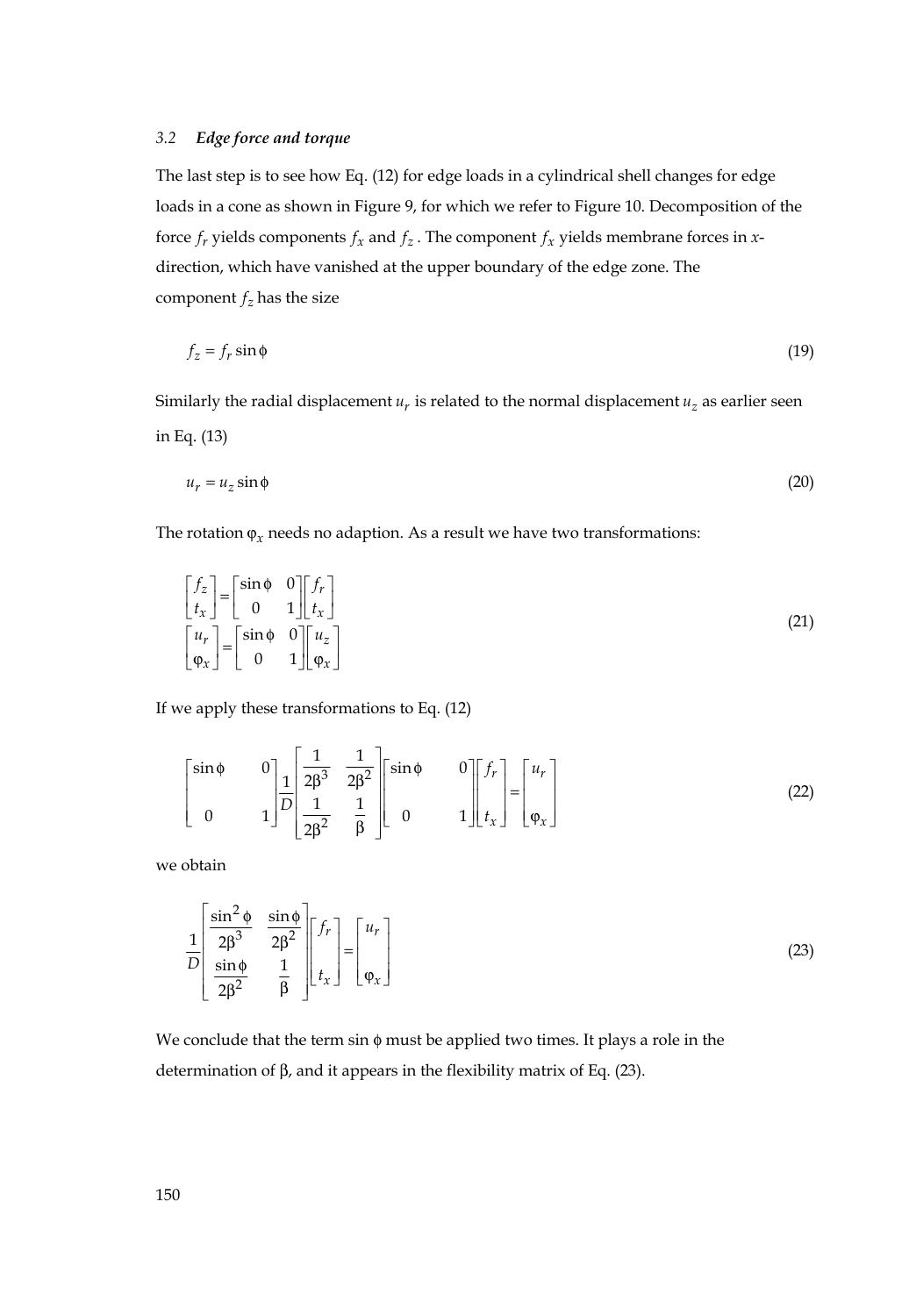

*Figure 9. Edge load*  $f_r$  *and torque*  $t_x$ *, displacement*  $u_z$  *and rotation*  $\varphi_x$ 



*Figure 10. Decomposition of displacement uz and force rf*

Similarly as said for the cylindrical shell, Eq. (23) facilitates satisfying the boundary equations at the edge for each loading case in which both a membrane state and edge disturbance occur in combination. After the edge force  $f_r$  and torque  $t_x$  have been determined, we apply Eq. (19) to calculate  $f_z$  from  $f_r$  and then proceed with  $f_z$  and  $t_x$  to calculate values of *C* and ψ from Eq. (11), after which edge zone moments and forces follow from Eq. (9).

# **4 Discussion of accuracy**

In [3] the authors pay attention to the accuracy of the application of the edge disturbance theory of circular cylindrical shells to cones and spherical caps. They analysed a thinwalled cone as shown in Figure 9 by Finite Element Analysis. The base radius was 1000 mm, the height 1000 mm, the thickness 10 mm, Young's modulus 2.1× 105 MPa, Poisson's ratio 0.3 and the horizontal load at the base 100 N/mm. At the top edge of the cone no boundary conditions were set. The base edge is free to roll outward horizontally, but cannot rotate. In the FE analysis 40 elements over height of the cone are applied. For the angle between the wall and the base plane they choose 60°. The maximum difference